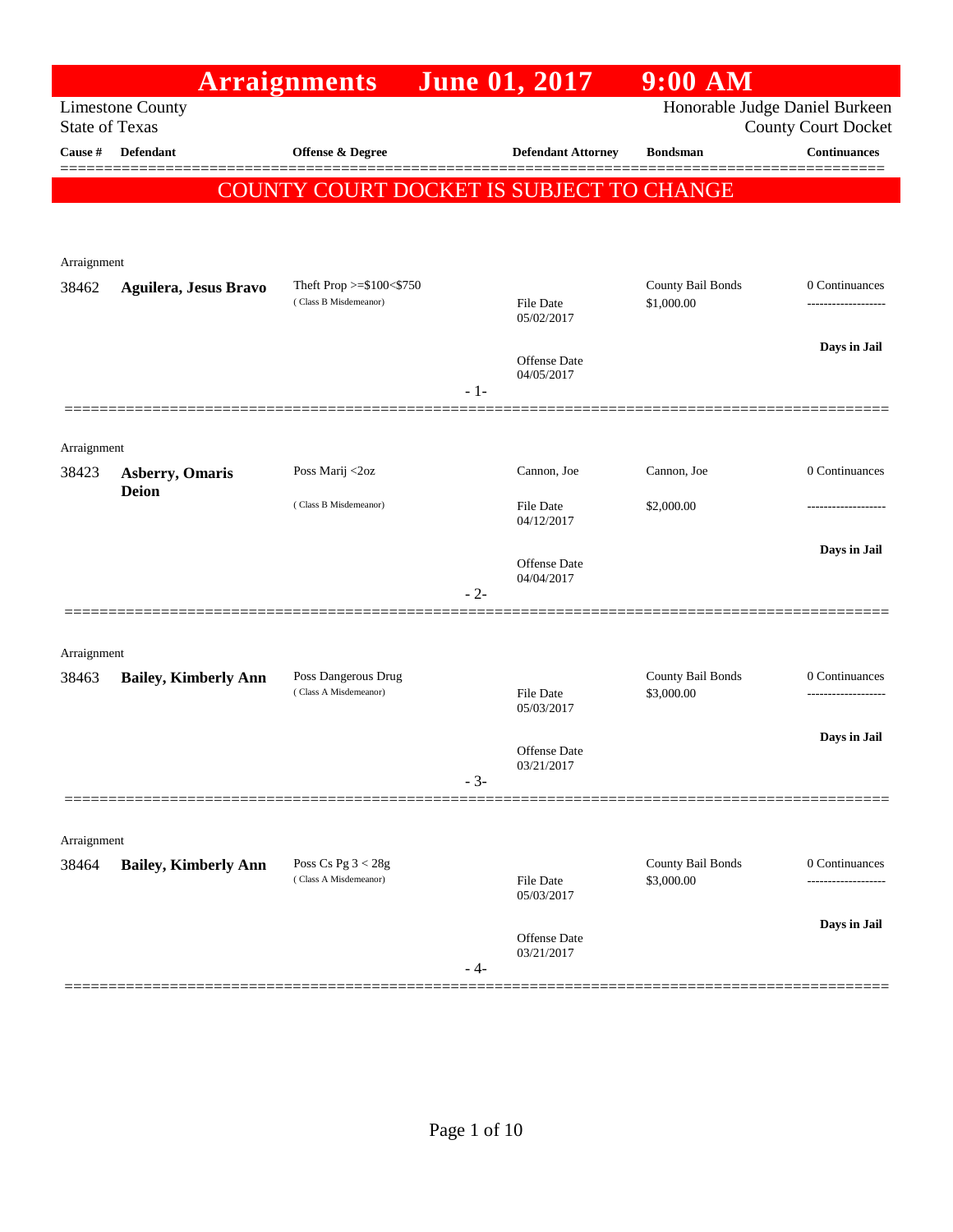|                       |                                                  | <b>Arraignments</b>                                    |       | <b>June 01, 2017</b>                | $9:00$ AM                       |                                                              |
|-----------------------|--------------------------------------------------|--------------------------------------------------------|-------|-------------------------------------|---------------------------------|--------------------------------------------------------------|
|                       | <b>Limestone County</b><br><b>State of Texas</b> |                                                        |       |                                     |                                 | Honorable Judge Daniel Burkeen<br><b>County Court Docket</b> |
| Cause #               | Defendant                                        | Offense & Degree                                       |       | <b>Defendant Attorney</b>           | <b>Bondsman</b>                 | <b>Continuances</b>                                          |
|                       |                                                  | COUNTY COURT DOCKET IS SUBJECT TO CHANGE               |       |                                     |                                 |                                                              |
|                       |                                                  |                                                        |       |                                     |                                 |                                                              |
|                       |                                                  |                                                        |       |                                     |                                 |                                                              |
| Arraignment<br>38465  | <b>Bailey, Kimberly Ann</b>                      | Poss Dangerous Drug                                    |       |                                     | County Bail Bonds               | 0 Continuances                                               |
|                       |                                                  | (Class A Misdemeanor)                                  |       | <b>File Date</b><br>05/03/2017      | \$3,000.00                      |                                                              |
|                       |                                                  |                                                        |       |                                     |                                 | Days in Jail                                                 |
|                       |                                                  |                                                        |       | <b>Offense Date</b><br>03/21/2017   |                                 |                                                              |
|                       |                                                  |                                                        | $-5-$ |                                     |                                 |                                                              |
|                       |                                                  |                                                        |       |                                     |                                 |                                                              |
| <b>Status Hearing</b> |                                                  | Poss Cs Pg $3 < 28g$                                   |       | Moore, David E.                     | County Bail Bonds               | 3 Continuances                                               |
| 38344                 | <b>Bowers, Robert Craig</b>                      | (Class A Misdemeanor)                                  |       | File Date                           | \$3,000.00                      | -------------------                                          |
|                       |                                                  |                                                        |       | 01/26/2017                          |                                 | Days in Jail                                                 |
|                       |                                                  |                                                        |       | <b>Offense Date</b><br>10/26/2016   |                                 |                                                              |
|                       |                                                  |                                                        | $-6-$ |                                     |                                 |                                                              |
|                       |                                                  |                                                        |       |                                     |                                 |                                                              |
| <b>Status Hearing</b> |                                                  |                                                        |       |                                     |                                 |                                                              |
| 38345                 | <b>Bowers, Robert Craig</b>                      | Poss Cs Pg 2-a <= 20z<br>(Class B Misdemeanor)         |       | Moore, David E.<br>File Date        | County Bail Bonds<br>\$2,000.00 | 3 Continuances<br>------------------                         |
|                       |                                                  |                                                        |       | 01/26/2017                          |                                 |                                                              |
|                       |                                                  |                                                        |       | Offense Date<br>10/26/2016          |                                 | Days in Jail                                                 |
|                       |                                                  |                                                        | $-7-$ |                                     |                                 |                                                              |
|                       |                                                  |                                                        |       |                                     |                                 |                                                              |
| <b>Status Hearing</b> |                                                  |                                                        |       |                                     |                                 |                                                              |
| 38346                 | <b>Bowers, Robert Craig</b>                      | Driving While Intoxicated 2nd<br>(Class A Misdemeanor) |       | Moore, David E.<br><b>File Date</b> |                                 | 3 Continuances                                               |
|                       |                                                  |                                                        |       | 01/26/2017                          |                                 |                                                              |
|                       |                                                  |                                                        |       | Offense Date                        |                                 | Days in Jail                                                 |
|                       |                                                  |                                                        | $-8-$ | 10/26/2016                          |                                 |                                                              |
|                       |                                                  |                                                        |       |                                     |                                 |                                                              |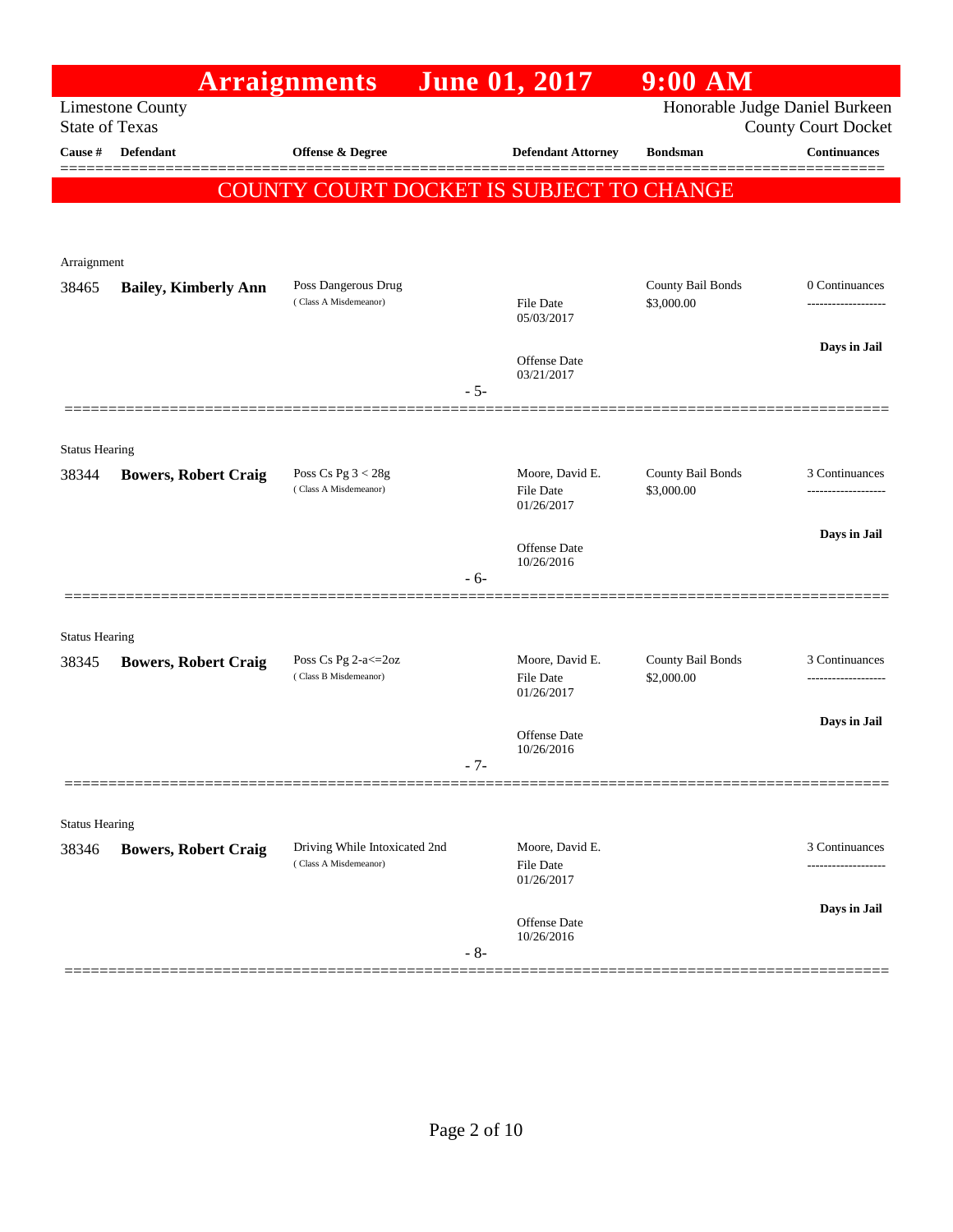|                       |                         | <b>Arraignments</b>                                       | June 01, 2017                  | $9:00$ AM                       |                                                              |
|-----------------------|-------------------------|-----------------------------------------------------------|--------------------------------|---------------------------------|--------------------------------------------------------------|
| <b>State of Texas</b> | <b>Limestone County</b> |                                                           |                                |                                 | Honorable Judge Daniel Burkeen<br><b>County Court Docket</b> |
| Cause #               | Defendant               | <b>Offense &amp; Degree</b>                               | <b>Defendant Attorney</b>      | <b>Bondsman</b>                 | <b>Continuances</b>                                          |
|                       |                         | COUNTY COURT DOCKET IS SUBJECT TO CHANGE                  |                                |                                 | ======                                                       |
|                       |                         |                                                           |                                |                                 |                                                              |
|                       |                         |                                                           |                                |                                 |                                                              |
| Arraignment           |                         | Driving While Intoxicated Bac >=0.15                      |                                | County Bail Bonds               | 0 Continuances                                               |
| 38439                 | Brown, Billy Lee, Jr.   | (Class A Misdemeanor)                                     | File Date                      | \$2,000.00                      |                                                              |
|                       |                         |                                                           | 04/24/2017                     |                                 |                                                              |
|                       |                         |                                                           | Offense Date                   |                                 | Days in Jail                                                 |
|                       |                         | $-9-$                                                     | 03/08/2017                     |                                 |                                                              |
|                       |                         |                                                           |                                |                                 |                                                              |
| Arraignment           |                         |                                                           |                                |                                 |                                                              |
| 38437                 | Cantu, Ryan Lee         | Poss Marij <2oz<br>(Class B Misdemeanor)                  | Reed, Justin                   | Personal Bond                   | 0 Continuances                                               |
|                       |                         |                                                           | <b>File Date</b><br>04/24/2017 | \$1,000.00                      |                                                              |
|                       |                         |                                                           | Offense Date                   |                                 | Days in Jail                                                 |
|                       |                         |                                                           | 03/23/2017                     |                                 |                                                              |
|                       |                         | $-10-$                                                    |                                |                                 |                                                              |
| Arraignment           |                         |                                                           |                                |                                 |                                                              |
| 38438                 | Cantu, Ryan Lee         | Poss Marij <2oz                                           | Reed, Justin                   | Freebird Bail Bonds             | 0 Continuances                                               |
|                       |                         | (Class B Misdemeanor)                                     | <b>File Date</b><br>04/24/2017 | \$2,000.00                      |                                                              |
|                       |                         |                                                           |                                |                                 | Days in Jail                                                 |
|                       |                         |                                                           | Offense Date<br>03/13/2017     |                                 |                                                              |
|                       |                         | - 11-                                                     |                                |                                 |                                                              |
|                       |                         |                                                           |                                |                                 |                                                              |
| Arraignment           |                         |                                                           |                                |                                 |                                                              |
| 38467                 | Carrillo, Emanuel       | Poss Cs Pg 4 <28g Drug Free Zone<br>(Class A Misdemeanor) | <b>File Date</b>               | County Bail Bonds<br>\$3,000.00 | 0 Continuances                                               |
|                       |                         |                                                           | 05/08/2017                     |                                 |                                                              |
|                       |                         |                                                           | Offense Date                   |                                 | Days in Jail                                                 |
|                       |                         | $-12-$                                                    | 02/27/2017                     |                                 |                                                              |
|                       |                         |                                                           |                                |                                 |                                                              |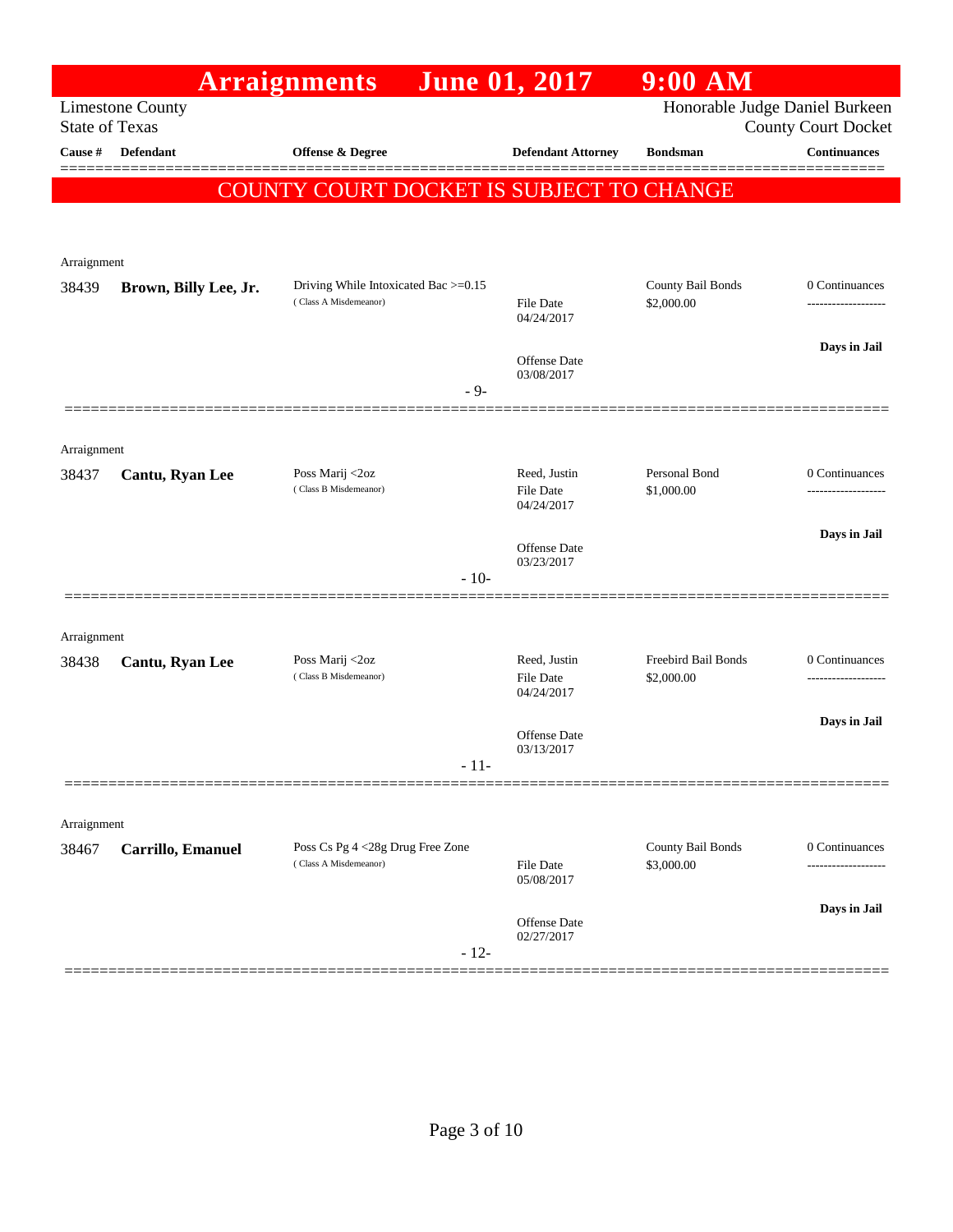|                       |                           | <b>Arraignments</b>                                  | <b>June 01, 2017</b>              | $9:00$ AM                       |                                     |
|-----------------------|---------------------------|------------------------------------------------------|-----------------------------------|---------------------------------|-------------------------------------|
| <b>State of Texas</b> | <b>Limestone County</b>   |                                                      |                                   | Honorable Judge Daniel Burkeen  | <b>County Court Docket</b>          |
| Cause #               | <b>Defendant</b>          | <b>Offense &amp; Degree</b>                          | <b>Defendant Attorney</b>         | <b>Bondsman</b>                 | <b>Continuances</b>                 |
|                       |                           |                                                      |                                   |                                 |                                     |
|                       |                           | COUNTY COURT DOCKET IS SUBJECT TO CHANGE             |                                   |                                 |                                     |
|                       |                           |                                                      |                                   |                                 |                                     |
| Arraignment           |                           |                                                      |                                   |                                 |                                     |
| 38494                 | <b>Chapman</b> , Brittany | Driving While Intoxicated 2nd                        | Moore, David E.                   | County Bail Bonds               | 0 Continuances                      |
|                       | <b>Colleen</b>            | (Class A Misdemeanor)                                | File Date<br>05/10/2017           | \$5,000.00                      |                                     |
|                       |                           |                                                      | Offense Date<br>04/11/2017        |                                 | Days in Jail                        |
|                       |                           | $-13-$                                               |                                   |                                 |                                     |
|                       |                           |                                                      |                                   |                                 |                                     |
| Arraignment<br>38468  | Contreras, Julio Cesar    | Theft Prop>=\$20<\$500 By Check                      |                                   | County Bail Bonds               | 0 Continuances                      |
|                       |                           | (Class B Misdemeanor)                                | File Date<br>05/08/2017           | \$1,000.00                      |                                     |
|                       |                           |                                                      |                                   |                                 | Days in Jail                        |
|                       |                           |                                                      | <b>Offense</b> Date<br>06/12/2015 |                                 |                                     |
|                       |                           | $-14-$                                               |                                   |                                 |                                     |
|                       |                           |                                                      |                                   |                                 |                                     |
| Arraignment           |                           |                                                      |                                   |                                 |                                     |
| 38435                 | Darby, Levin Wayne        | Poss Marij <2oz<br>(Class B Misdemeanor)             | <b>File Date</b>                  | County Bail Bonds<br>\$2,000.00 | 0 Continuances<br>----------------- |
|                       |                           |                                                      | 04/24/2017                        |                                 |                                     |
|                       |                           |                                                      | <b>Offense</b> Date               |                                 | Days in Jail                        |
|                       |                           | $-15-$                                               | 03/16/2017                        |                                 |                                     |
|                       |                           |                                                      |                                   |                                 |                                     |
| Arraignment           |                           |                                                      |                                   |                                 |                                     |
| 38372                 | Dixon, Kaitlyn Brooke     | <b>Assault Causes Bodily Injury Family</b><br>Member |                                   | County Bail Bonds               | 0 Continuances                      |
|                       |                           | (Class A Misdemeanor)                                | File Date<br>02/17/2017           | \$7,500.00                      |                                     |
|                       |                           |                                                      |                                   |                                 | Days in Jail                        |
|                       |                           | $-16-$                                               | <b>Offense</b> Date<br>01/21/2017 |                                 |                                     |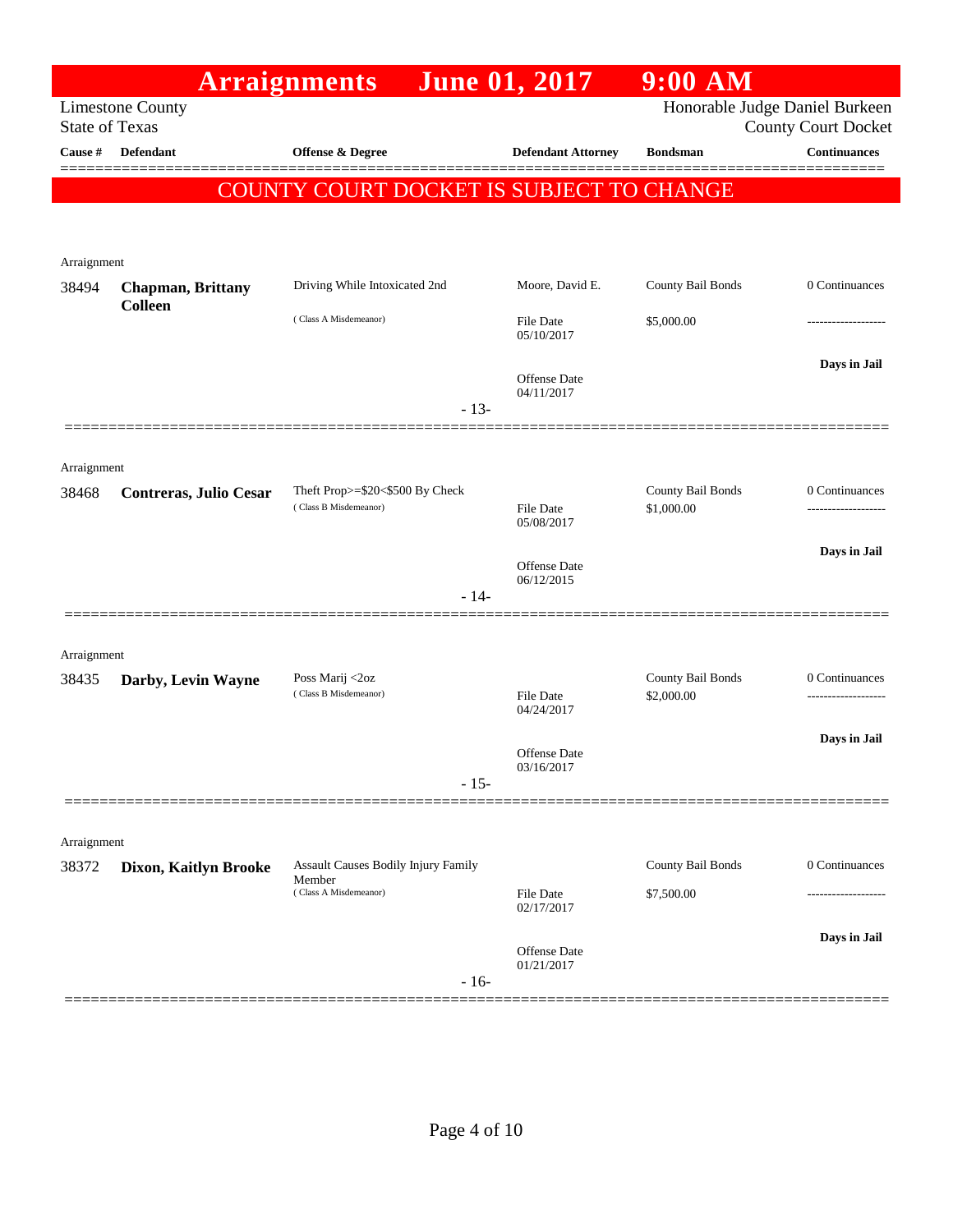|                       |                         | <b>Arraignments</b>                            |        | <b>June 01, 2017</b>                              | $9:00$ AM                       |                                                              |
|-----------------------|-------------------------|------------------------------------------------|--------|---------------------------------------------------|---------------------------------|--------------------------------------------------------------|
| <b>State of Texas</b> | <b>Limestone County</b> |                                                |        |                                                   |                                 | Honorable Judge Daniel Burkeen<br><b>County Court Docket</b> |
| Cause #               | <b>Defendant</b>        | Offense & Degree                               |        | <b>Defendant Attorney</b>                         | <b>Bondsman</b>                 | <b>Continuances</b>                                          |
|                       |                         | COUNTY COURT DOCKET IS SUBJECT TO CHANGE       |        |                                                   |                                 |                                                              |
|                       |                         |                                                |        |                                                   |                                 |                                                              |
| Arraignment           |                         |                                                |        |                                                   |                                 |                                                              |
| 38445                 | Douglas, Vidal          | Driving W/Lic Inv W/Prev                       |        |                                                   | Personal Bond                   | 0 Continuances                                               |
|                       | <b>Bernard</b>          | Conv/Susp/W/O Fin Res<br>(Class B Misdemeanor) |        | File Date<br>04/24/2017                           | \$1,000.00                      |                                                              |
|                       |                         |                                                |        |                                                   |                                 | Days in Jail                                                 |
|                       |                         |                                                |        | <b>Offense</b> Date<br>02/26/2017                 |                                 |                                                              |
|                       |                         |                                                | $-17-$ |                                                   |                                 |                                                              |
| Arraignment           |                         |                                                |        |                                                   |                                 |                                                              |
| 38440                 | Ford, Christina Noel    | Poss Dangerous Drug<br>(Class A Misdemeanor)   |        | Moore, David E.<br><b>File Date</b><br>04/24/2017 | County Bail Bonds<br>\$3,000.00 | 0 Continuances<br>.                                          |
|                       |                         |                                                |        |                                                   |                                 | Days in Jail                                                 |
|                       |                         |                                                |        | <b>Offense</b> Date<br>02/25/2017                 |                                 |                                                              |
|                       |                         |                                                | $-18-$ |                                                   |                                 |                                                              |
| Arraignment           |                         |                                                |        |                                                   |                                 |                                                              |
| 38441                 | Ford, Christina Noel    | Poss Dangerous Drug<br>(Class A Misdemeanor)   |        | Moore, David E.<br>File Date<br>04/24/2017        | County Bail Bonds<br>\$3,000.00 | 0 Continuances<br>-----------------                          |
|                       |                         |                                                |        |                                                   |                                 | Days in Jail                                                 |
|                       |                         |                                                |        | Offense Date<br>02/25/2017                        |                                 |                                                              |
|                       |                         |                                                | $-19-$ |                                                   |                                 |                                                              |
| Arraignment           |                         |                                                |        |                                                   |                                 |                                                              |
| 38442                 | Ford, Christina Noel    | Poss Cs Pg $3 < 28g$                           |        | Moore, David E.                                   | County Bail Bonds               | 0 Continuances                                               |
|                       |                         | (Class A Misdemeanor)                          |        | <b>File Date</b><br>04/24/2017                    | \$3,000.00                      | .                                                            |
|                       |                         |                                                |        | <b>Offense</b> Date<br>02/25/2017                 |                                 | Days in Jail                                                 |
|                       |                         |                                                | $-20-$ |                                                   |                                 |                                                              |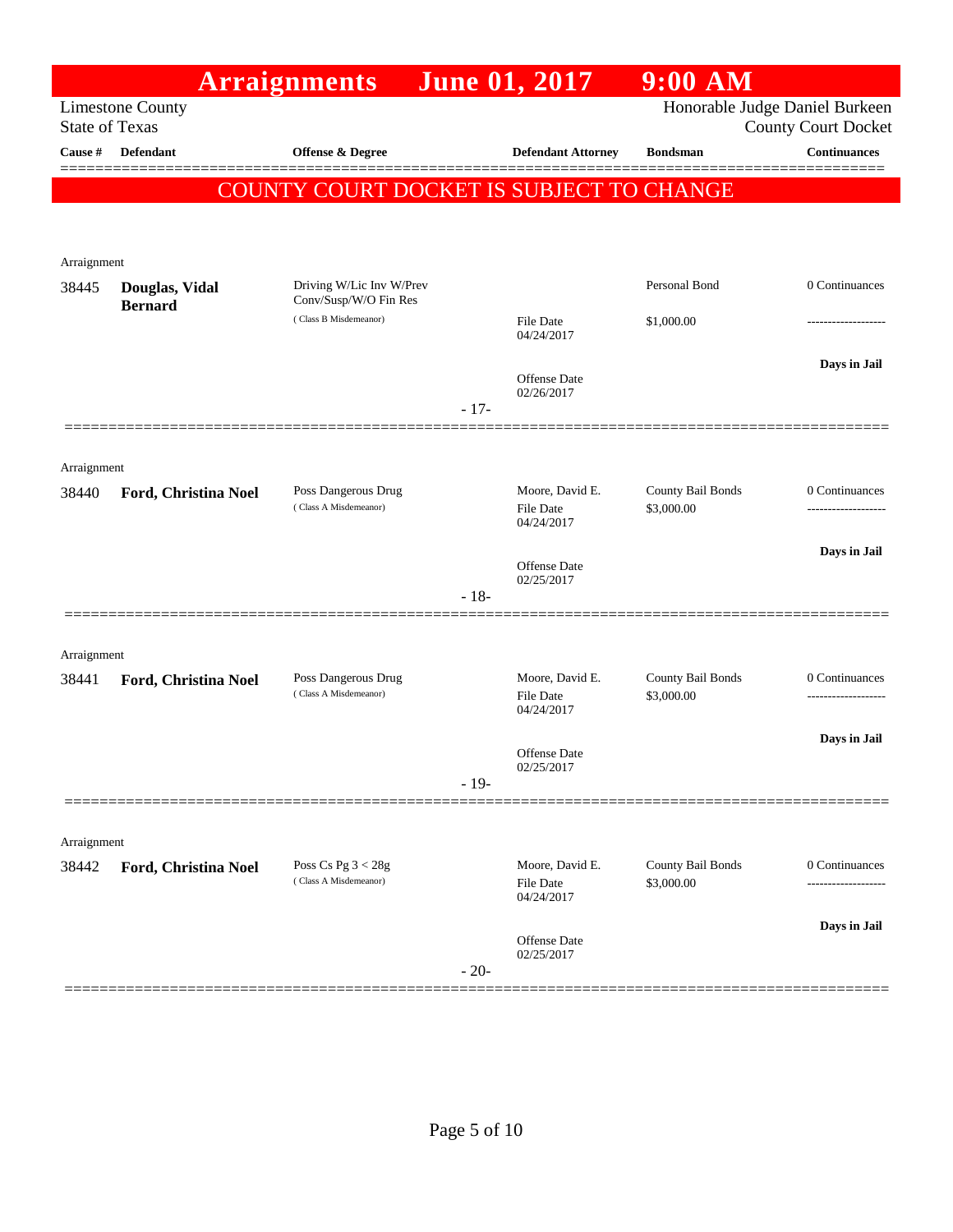|                       |                               | <b>Arraignments</b>                           |        | <b>June 01, 2017</b>           | $9:00$ AM                         |                            |
|-----------------------|-------------------------------|-----------------------------------------------|--------|--------------------------------|-----------------------------------|----------------------------|
| <b>State of Texas</b> | <b>Limestone County</b>       |                                               |        |                                | Honorable Judge Daniel Burkeen    | <b>County Court Docket</b> |
| Cause #               | <b>Defendant</b>              | <b>Offense &amp; Degree</b>                   |        | <b>Defendant Attorney</b>      | <b>Bondsman</b>                   | <b>Continuances</b>        |
|                       |                               | COUNTY COURT DOCKET IS SUBJECT TO CHANGE      |        |                                |                                   |                            |
|                       |                               |                                               |        |                                |                                   |                            |
| Arraignment           |                               |                                               |        |                                |                                   |                            |
| 38443                 | Ford, Christina Noel          | Poss Marij <2oz<br>(Class B Misdemeanor)      |        | Moore, David E.                | County Bail Bonds                 | 0 Continuances             |
|                       |                               |                                               |        | <b>File Date</b><br>04/24/2017 | \$2,000.00                        |                            |
|                       |                               |                                               |        | Offense Date                   |                                   | Days in Jail               |
|                       |                               |                                               | $-21-$ | 02/25/2017                     |                                   |                            |
|                       |                               |                                               |        |                                |                                   |                            |
| Arraignment           |                               |                                               |        |                                |                                   |                            |
| 38416                 | Forge, Anthony<br>Bernard, II | Assault Causes Bodily Injury Family<br>Member |        | Reed, Justin                   | Reed, Justin                      | 0 Continuances             |
|                       |                               | (Class A Misdemeanor)                         |        | <b>File Date</b><br>03/22/2017 | \$3,000.00                        | ----------------           |
|                       |                               |                                               |        | <b>Offense Date</b>            |                                   | Days in Jail               |
|                       |                               |                                               | $-22-$ | 03/08/2017                     |                                   |                            |
|                       |                               |                                               |        |                                |                                   |                            |
| Arraignment           |                               |                                               |        |                                |                                   |                            |
| 38466                 | Freeman, Leslie David         | Poss Cs Pg $3 < 28g$<br>(Class A Misdemeanor) |        | <b>File Date</b>               | Freebird Bail Bonds<br>\$7,500.00 | 0 Continuances             |
|                       |                               |                                               |        | 05/04/2017                     |                                   |                            |
|                       |                               |                                               |        | Offense Date<br>11/12/2016     |                                   | Days in Jail               |
|                       |                               |                                               | $-23-$ |                                |                                   |                            |
|                       |                               |                                               |        |                                |                                   |                            |
| Arraignment<br>38505  | Guajardo, Christopher         | <b>Assault Causes Bodily Injury Family</b>    |        |                                | County Bail Bonds                 | 0 Continuances             |
|                       |                               | Member<br>(Class A Misdemeanor)               |        | <b>File Date</b>               | \$3,000.00                        |                            |
|                       |                               |                                               |        | 05/19/2017                     |                                   |                            |
|                       |                               |                                               |        | Offense Date<br>05/06/2017     |                                   | Days in Jail               |
|                       |                               |                                               | $-24-$ |                                |                                   |                            |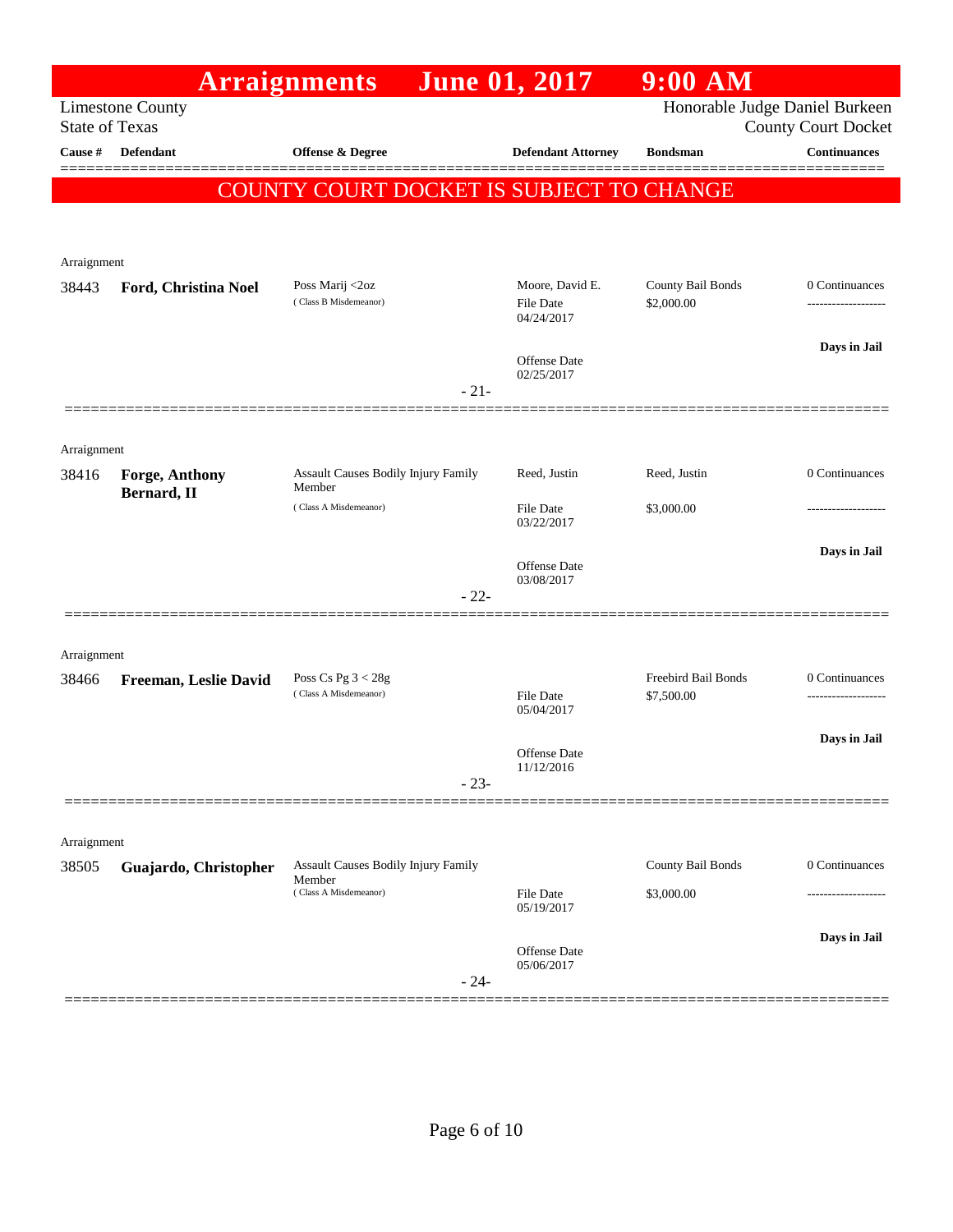|                       |                              | <b>Arraignments</b>                                |        | <b>June 01, 2017</b>                  | $9:00$ AM                      |                                                   |
|-----------------------|------------------------------|----------------------------------------------------|--------|---------------------------------------|--------------------------------|---------------------------------------------------|
| <b>State of Texas</b> | <b>Limestone County</b>      |                                                    |        |                                       | Honorable Judge Daniel Burkeen |                                                   |
| Cause #               | <b>Defendant</b>             | Offense & Degree                                   |        | <b>Defendant Attorney</b>             | <b>Bondsman</b>                | <b>County Court Docket</b><br><b>Continuances</b> |
|                       |                              |                                                    |        |                                       |                                |                                                   |
|                       |                              | COUNTY COURT DOCKET IS SUBJECT TO CHANGE           |        |                                       |                                |                                                   |
|                       |                              |                                                    |        |                                       |                                |                                                   |
| Arraignment           |                              |                                                    |        |                                       |                                |                                                   |
| 38434                 | Holdman, Quincy Lee          | Poss Marij <2oz<br>(Class B Misdemeanor)           |        | Reed, Benjie                          | Reed, Benjie                   | 0 Continuances                                    |
|                       |                              |                                                    |        | <b>File Date</b><br>04/24/2017        | \$2,500.00                     | ------------------                                |
|                       |                              |                                                    |        |                                       |                                | Days in Jail                                      |
|                       |                              |                                                    |        | Offense Date<br>02/16/2017            |                                |                                                   |
|                       |                              |                                                    | $-25-$ |                                       |                                |                                                   |
|                       |                              |                                                    |        |                                       |                                |                                                   |
| Arraignment<br>36661  | <b>Kirkpatrick, Chance</b>   | Theft Prop>=\$20<\$500 By Check                    |        |                                       | You Walk Bail Bonds            | 0 Continuances                                    |
|                       |                              | (Class B Misdemeanor)                              |        | <b>File Date</b><br>10/29/2013        | \$1,000.00                     | __________________                                |
|                       |                              |                                                    |        |                                       |                                | Days in Jail                                      |
|                       |                              |                                                    |        | <b>Offense</b> Date<br>04/18/2012     |                                |                                                   |
|                       |                              |                                                    | $-26-$ |                                       |                                |                                                   |
|                       |                              |                                                    |        |                                       |                                |                                                   |
| Arraignment           |                              |                                                    |        |                                       |                                |                                                   |
| 38436                 | Lara, Jose Guadalupe,<br>Jr. | Poss Marij <2oz                                    |        |                                       | County Bail Bonds              | 0 Continuances                                    |
|                       |                              | (Class B Misdemeanor)                              |        | <b>File Date</b><br>04/24/2017        | \$2,000.00                     |                                                   |
|                       |                              |                                                    |        |                                       |                                | Days in Jail                                      |
|                       |                              |                                                    |        | <b>Offense</b> Date<br>04/01/2017     |                                |                                                   |
|                       |                              |                                                    | $-27-$ |                                       |                                |                                                   |
|                       |                              |                                                    |        |                                       |                                |                                                   |
| <b>Status Hearing</b> |                              |                                                    |        |                                       |                                |                                                   |
| 38498                 | Luna-Lara, Adrian            | Assault Cause Bodily Inj.<br>(Class A Misdemeanor) |        | <b>Bobby Reed</b><br><b>File Date</b> |                                | 2 Continuances                                    |
|                       |                              |                                                    |        | 05/16/2017                            |                                |                                                   |
|                       |                              |                                                    |        | Offense Date                          |                                | 33 Days in Jail                                   |
|                       |                              |                                                    | $-28-$ | 04/17/2017                            |                                |                                                   |
|                       |                              |                                                    |        |                                       |                                |                                                   |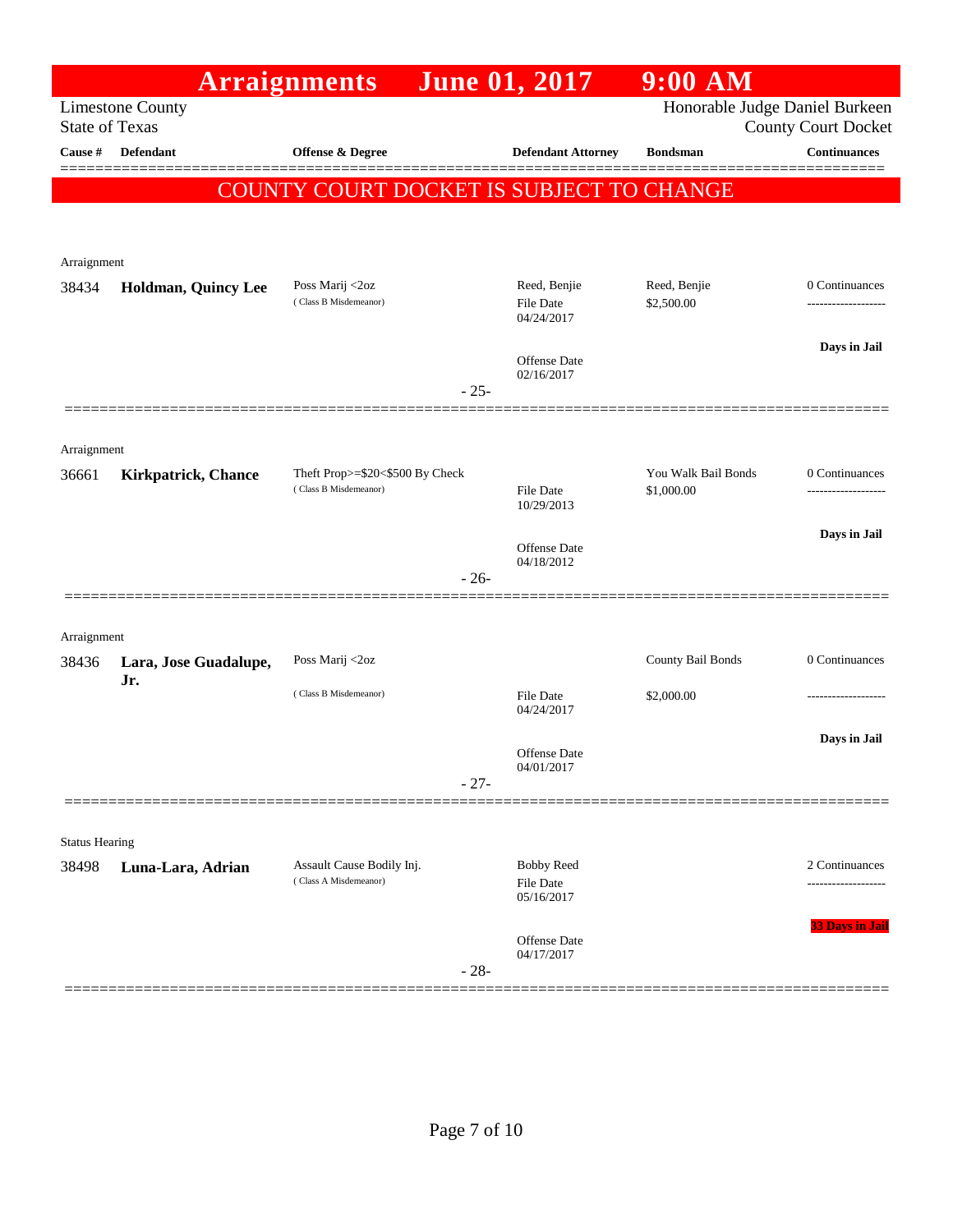|                      |                                                  | <b>Arraignments</b>                               |        | <b>June 01, 2017</b>       | $9:00$ AM       |                                                              |
|----------------------|--------------------------------------------------|---------------------------------------------------|--------|----------------------------|-----------------|--------------------------------------------------------------|
|                      | <b>Limestone County</b><br><b>State of Texas</b> |                                                   |        |                            |                 | Honorable Judge Daniel Burkeen<br><b>County Court Docket</b> |
| Cause #              | Defendant                                        | <b>Offense &amp; Degree</b>                       |        | <b>Defendant Attorney</b>  | <b>Bondsman</b> | <b>Continuances</b>                                          |
|                      |                                                  | COUNTY COURT DOCKET IS SUBJECT TO CHANGE          |        |                            |                 |                                                              |
|                      |                                                  |                                                   |        |                            |                 |                                                              |
| Arraignment          |                                                  |                                                   |        |                            |                 |                                                              |
| 38503                | Norris, William Heath                            | Driving W/Lic Inv W/Prev                          |        | Reed, Benjie               | Reed, Benjie    | 0 Continuances                                               |
|                      |                                                  | Conv/Susp/W/O Fin Res<br>(Class B Misdemeanor)    |        | <b>File Date</b>           | \$2,000.00      | .                                                            |
|                      |                                                  |                                                   |        | 05/17/2017                 |                 |                                                              |
|                      |                                                  |                                                   |        | Offense Date<br>04/20/2017 |                 | Days in Jail                                                 |
|                      |                                                  |                                                   | $-29-$ |                            |                 |                                                              |
|                      |                                                  |                                                   |        |                            |                 |                                                              |
| Arraignment          |                                                  |                                                   |        |                            |                 |                                                              |
| 38502                | Perales, Luis Antonio                            | Driving W/Lic Inv W/Prev<br>Conv/Susp/W/O Fin Res |        | Reed, Justin               | Reed, Justin    | 0 Continuances                                               |
|                      |                                                  | (Class B Misdemeanor)                             |        | File Date<br>05/17/2017    | \$2,000.00      | -------------------                                          |
|                      |                                                  |                                                   |        | Offense Date               |                 | Days in Jail                                                 |
|                      |                                                  |                                                   | $-30-$ | 04/19/2017                 |                 |                                                              |
|                      |                                                  |                                                   |        |                            |                 |                                                              |
| Arraignment          |                                                  |                                                   |        |                            |                 |                                                              |
| 38456                | Perez, Marissa Alexis                            | Theft Prop >= $$750<$2,500$                       |        |                            |                 | 0 Continuances                                               |
|                      |                                                  | (Class A Misdemeanor)                             |        | File Date<br>04/27/2017    |                 | -------------------                                          |
|                      |                                                  |                                                   |        |                            |                 | Days in Jail                                                 |
|                      |                                                  |                                                   |        | Offense Date<br>03/23/2017 |                 |                                                              |
|                      |                                                  |                                                   | $-31-$ |                            |                 |                                                              |
|                      |                                                  |                                                   |        |                            |                 |                                                              |
| Arraignment<br>38377 |                                                  | Driving W/Lic Inv W/Prev                          |        |                            | Personal Bond   | 0 Continuances                                               |
|                      | Ray, Jenifer Rena                                | Conv/Susp/W/O Fin Res<br>(Class B Misdemeanor)    |        | File Date                  | \$2,000.00      | .                                                            |
|                      |                                                  |                                                   |        | 02/17/2017                 |                 |                                                              |
|                      |                                                  |                                                   |        | Offense Date               |                 | Days in Jail                                                 |
|                      |                                                  |                                                   | $-32-$ | 01/25/2017                 |                 |                                                              |
|                      |                                                  |                                                   |        |                            |                 |                                                              |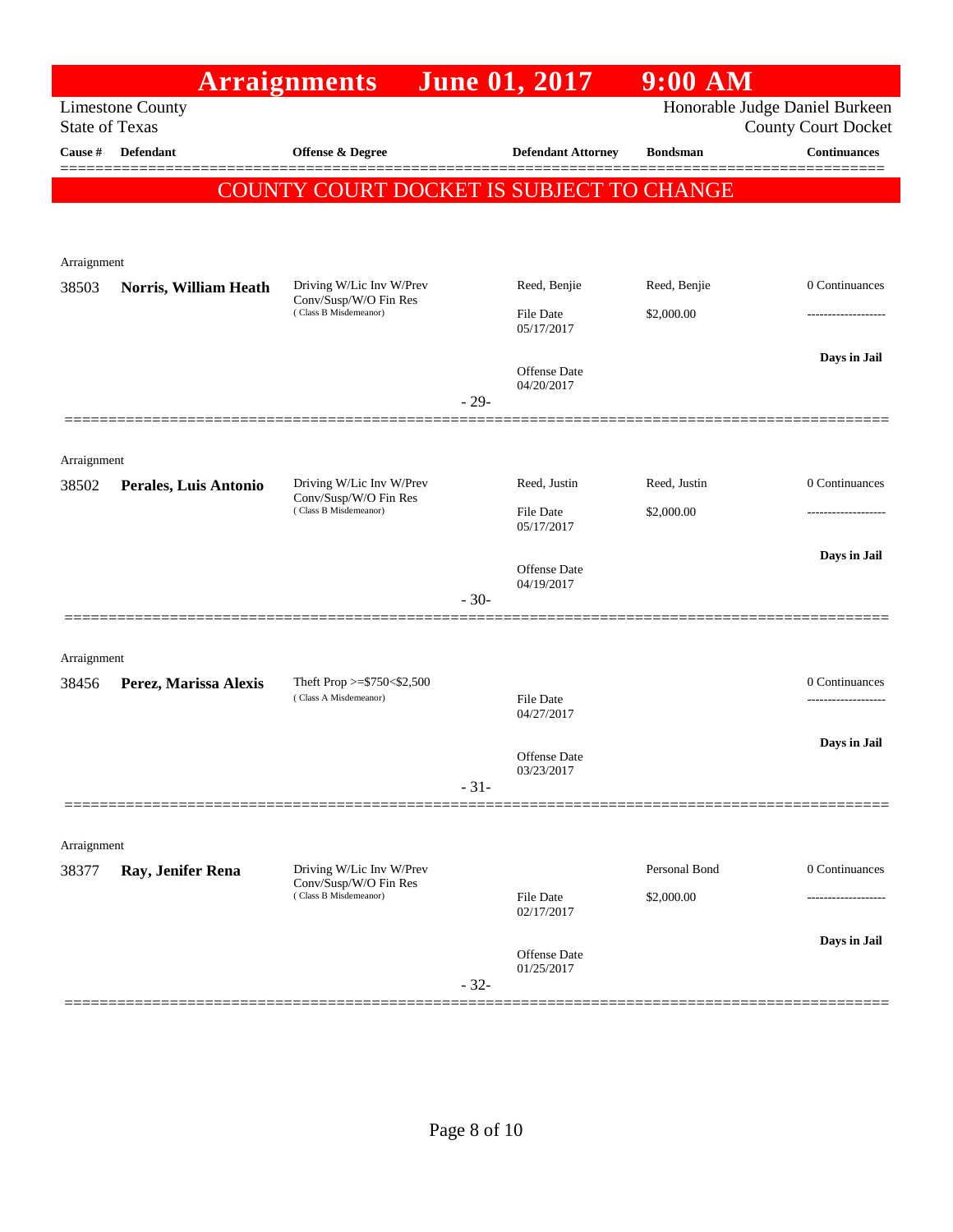|                       |                                 | <b>Arraignments</b>                                      | <b>June 01, 2017</b>           | $9:00$ AM                       |                                      |
|-----------------------|---------------------------------|----------------------------------------------------------|--------------------------------|---------------------------------|--------------------------------------|
| <b>State of Texas</b> | <b>Limestone County</b>         |                                                          |                                | Honorable Judge Daniel Burkeen  | <b>County Court Docket</b>           |
| Cause #               | Defendant                       | <b>Offense &amp; Degree</b>                              | <b>Defendant Attorney</b>      | <b>Bondsman</b>                 | Continuances                         |
|                       |                                 |                                                          |                                |                                 |                                      |
|                       |                                 | COUNTY COURT DOCKET IS SUBJECT TO CHANGE                 |                                |                                 |                                      |
|                       |                                 |                                                          |                                |                                 |                                      |
| Arraignment           |                                 |                                                          |                                |                                 |                                      |
| 38448                 | Ray, Jenifer Rena               | Bail Jumping And Fail To Appear<br>(Class A Misdemeanor) | File Date<br>04/25/2017        | County Bail Bonds<br>\$3,000.00 | 0 Continuances<br>------------------ |
|                       |                                 |                                                          |                                |                                 | Days in Jail                         |
|                       |                                 | $-33-$                                                   | Offense Date<br>04/06/2017     |                                 |                                      |
|                       |                                 |                                                          |                                |                                 |                                      |
| Arraignment           |                                 |                                                          |                                |                                 |                                      |
| 38424                 | <b>Reed, Jarrod Scott</b>       | Theft Prop>=\$20<\$500 By Check<br>(Class B Misdemeanor) |                                | County Bail Bonds               | 0 Continuances                       |
|                       |                                 |                                                          | File Date<br>04/17/2017        | \$1,000.00                      | -----------------                    |
|                       |                                 |                                                          | Offense Date                   |                                 | Days in Jail                         |
|                       |                                 | $-34-$                                                   | 05/23/2015                     |                                 |                                      |
|                       |                                 |                                                          |                                |                                 |                                      |
| Arraignment           |                                 |                                                          |                                |                                 |                                      |
| 38444                 | Reyes, Gilberto, Sr.            | Driving W/Lic Inv W/Prev<br>Conv/Susp/W/O Fin Res        | Reed, Benjie                   | Reed, Benjie                    | 0 Continuances                       |
|                       |                                 | (Class B Misdemeanor)                                    | <b>File Date</b><br>04/24/2017 | \$2,000.00                      | -------------------                  |
|                       |                                 |                                                          |                                |                                 | Days in Jail                         |
|                       |                                 |                                                          | Offense Date<br>03/22/2017     |                                 |                                      |
|                       |                                 | $-35-$                                                   |                                |                                 |                                      |
|                       |                                 |                                                          |                                |                                 |                                      |
| Arraignment           |                                 | Poss Marij <2oz                                          | Reed, Stephen M.               | Stephen Reed                    | 0 Continuances                       |
| 38495                 | Robertson, Dax<br><b>Eugene</b> |                                                          |                                |                                 |                                      |
|                       |                                 | (Class B Misdemeanor)                                    | File Date<br>05/10/2017        | \$1,500.00                      | -----------------                    |
|                       |                                 |                                                          |                                |                                 | Days in Jail                         |
|                       |                                 | $-36-$                                                   | Offense Date<br>04/07/2017     |                                 |                                      |